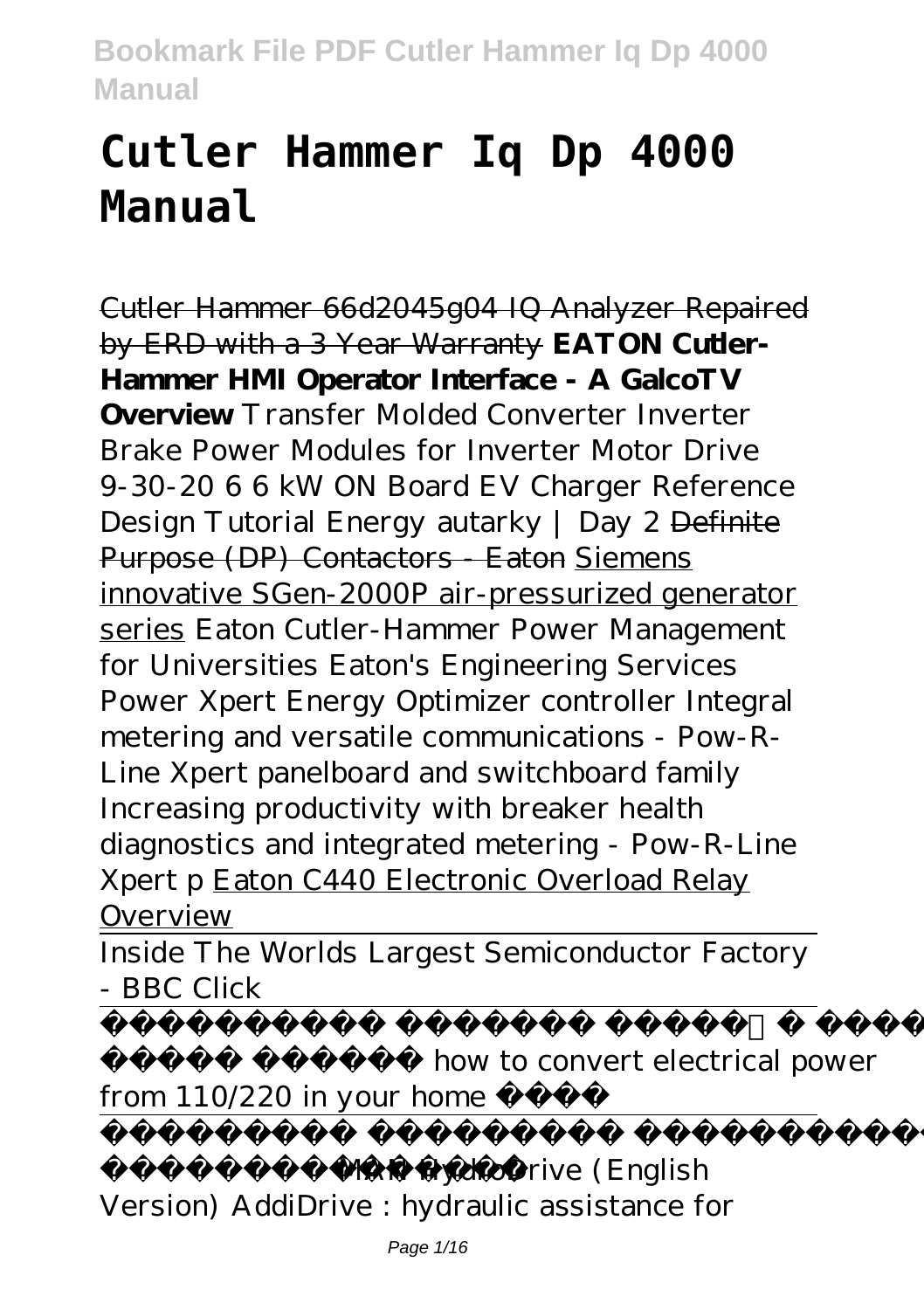*trailers truck by Poclain Hydraulics Parallel operation of generator and how to shift the load from shaft gen to DGs and Synchronising High Voltage Hybrid Systems - 2011-2015 Chevrolet Volt Inverter* Bent-axis hydraulic motor animation and exploded view 9000MTB general information Manual Transmission, How it works ? Eaton Cutler Hammer EHD3080, 80 Amp, 480 Volt, 3 Pole Circuit Breaker

Eaton Increases Operational Predictability Transfer Molded Converter Inverter Brake Power Modules for Inverter Motor Drive61815 Regenerative Grid Simulator 3U/15kVA *Introducing the TM4 BCI20 Bi-directional Charger Inverter* Power Supply Assemblies from IBM 3031 mainframe: 2.3V @250A*Simple Simulation of Power Management Using Deif AGC4.* **Power Distribution System- Cutler Hammer Presentation (02)-01-10-11.wmv** Cutler Hammer Iq Dp 4000 Eaton's IQ DP-4000 is a compact, self-contained, panel mounted device that accurately records total energy usage and maximum demand, making it a valuable resource in energy management initiatives.

#### IQ DP-4000 - Eaton

Setpoint Switches, located on the rear right side of the chassis, allow you to tailor each IQ DP-4000 model for specific applications.WF F6-2, F6-3. F6-4 AFH 60413186. Model IQ DP-4000. Part # IQ DP-4000.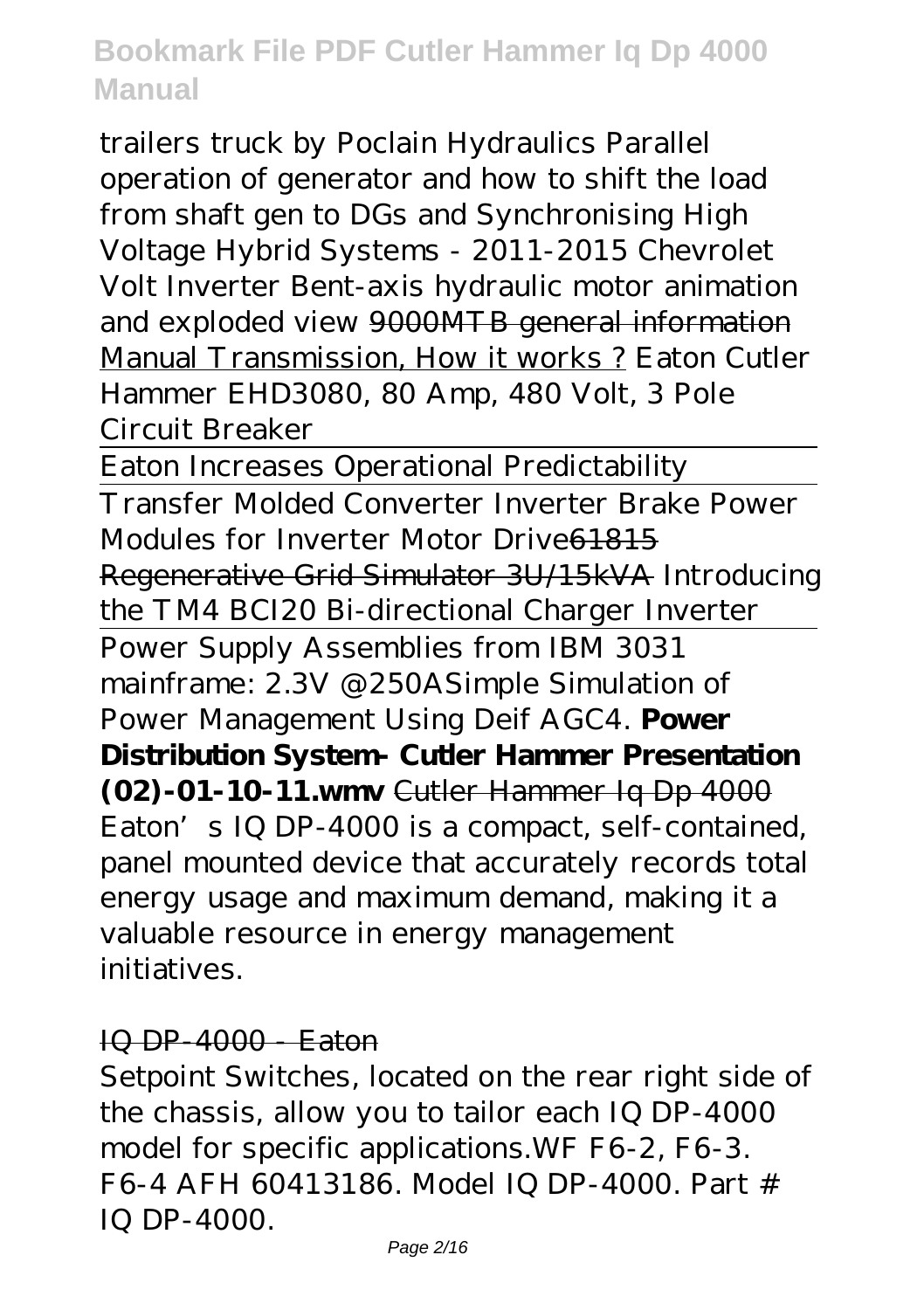## Cutler Hammer Eaton IQ DP-4000 Measuring Monitoring ...

The IQ DP-4000 measures percent of total harmonic distortion (THD) for both current and voltage and monitors apparent power (VA), reactive energy (var hours), and apparent energy (VA hours). Both energy meters are valuable resources in energy management initiatives. Contact me about this product

IQ | Power and energy meters | Eaton Page 1 Instructions for Installation, O peration and Maintenance of Cutler-Hammer IQ DP-4000 Electrical Distribution System Monitor TD 1 7548A Cutler-Hammer Effective October 1997... Page 2 TD1 7548A IQ DP-4000 USING THE MANUAL This manual covers the installation, setup, operation, maintenance, and troubleshooting of the IQ DP-4000.

EATON CUTLER-HAMMER IQ DP-4000 INSTALLATION, OPERATION AND ... IQ DP-4000: Make: CUTLER HAMMER: SKU: DP-CUTL-IQDP4000-19226971: Price: Request Quote for Price: Lead Time: Request Quote for Lead Time: Related Products. 10250T50. 10250TA64. 9-1516-1. 925004200. H-1066. Frequenty Asked Questions. Why choose Direct.Parts? The team at GID Industrial, the company behind Direct.Parts, specializes in procuring industrial parts. We have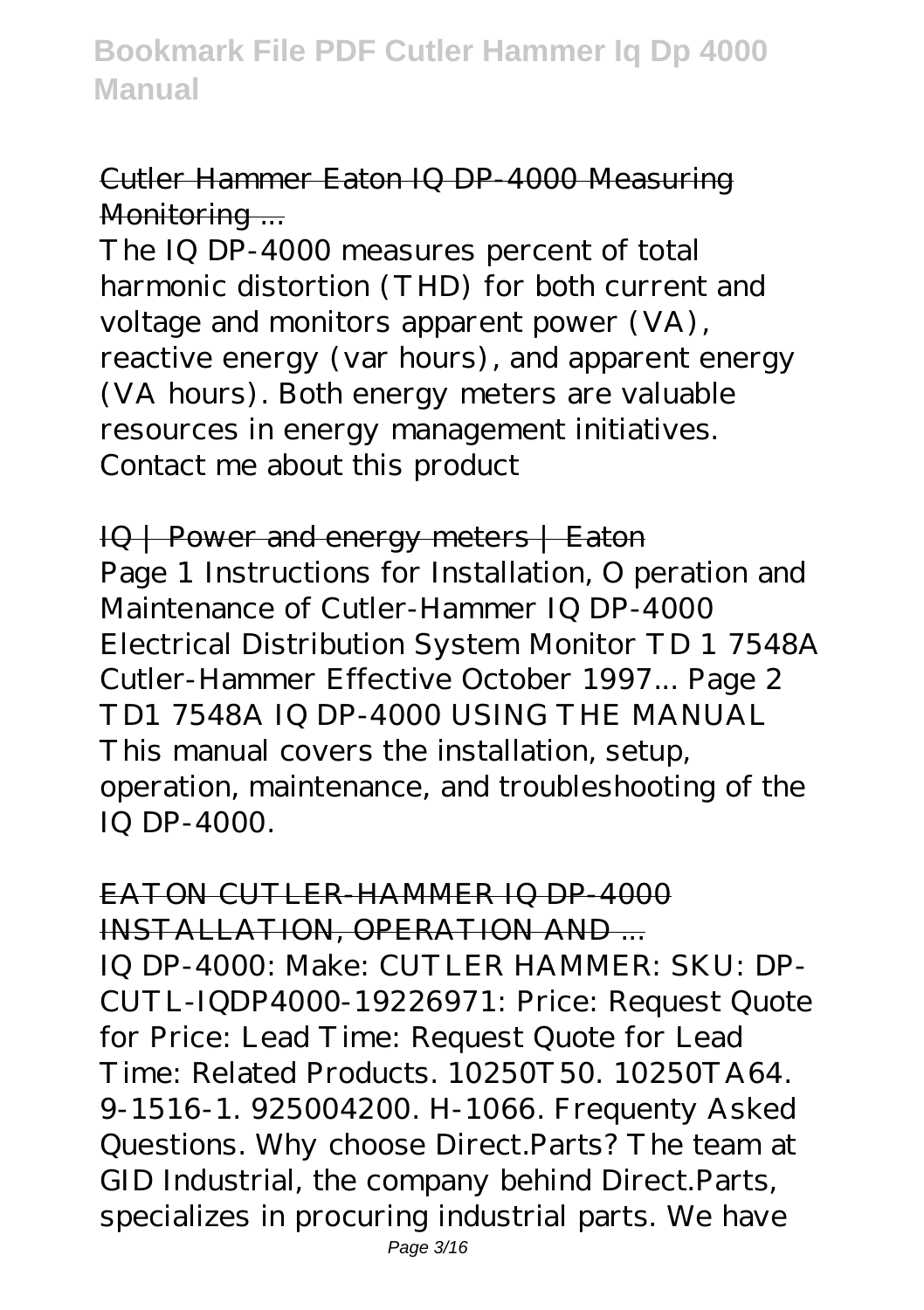years of experience finding ...

IQ DP-4000 - CUTLER HAMMER - Direct.Parts Sertec is a stocking location of the Cutler Hammer type IQ DP-4000 W/. THREE PHASE Relay, Catalog Number: IQ DP-4000 POWER SUPPLY MODULE. We are also setup to recondition, repair, and re-calibrate your existing type IQ DP-4000 W/.

#### IQ DP-4000 POWER SUPPLY MODULEsertecrelays.net

Buy New or Surplus EATON CORPORATION IQ DP-4000 ( ENERGY METER, LARGE VISIBLE LED DISPLAY, COMPACT, 96/264 VAC, 3-PHASE, SELF-CONTAINED, PANEL MOUNTED ) parts. Radwell also repairs EATON CORPORATION IQ DP-4000.

## IQ DP-4000 by EATON CORPORATION - Buy or Repair at Radwell ...

1.1 INTRODUCTION The IQ DP-4000 is a microprocessor-based monitoring and protective device that provides electrical metering and system voltage protection. This device is a compact, self-contained, panel-mounted device designed to replace numerous individual meters, relays, and recorders.

Instructions for Installation, Operation and Maintenance ...

The IQ DP-4000 is designed to be a self-contained Page 4/16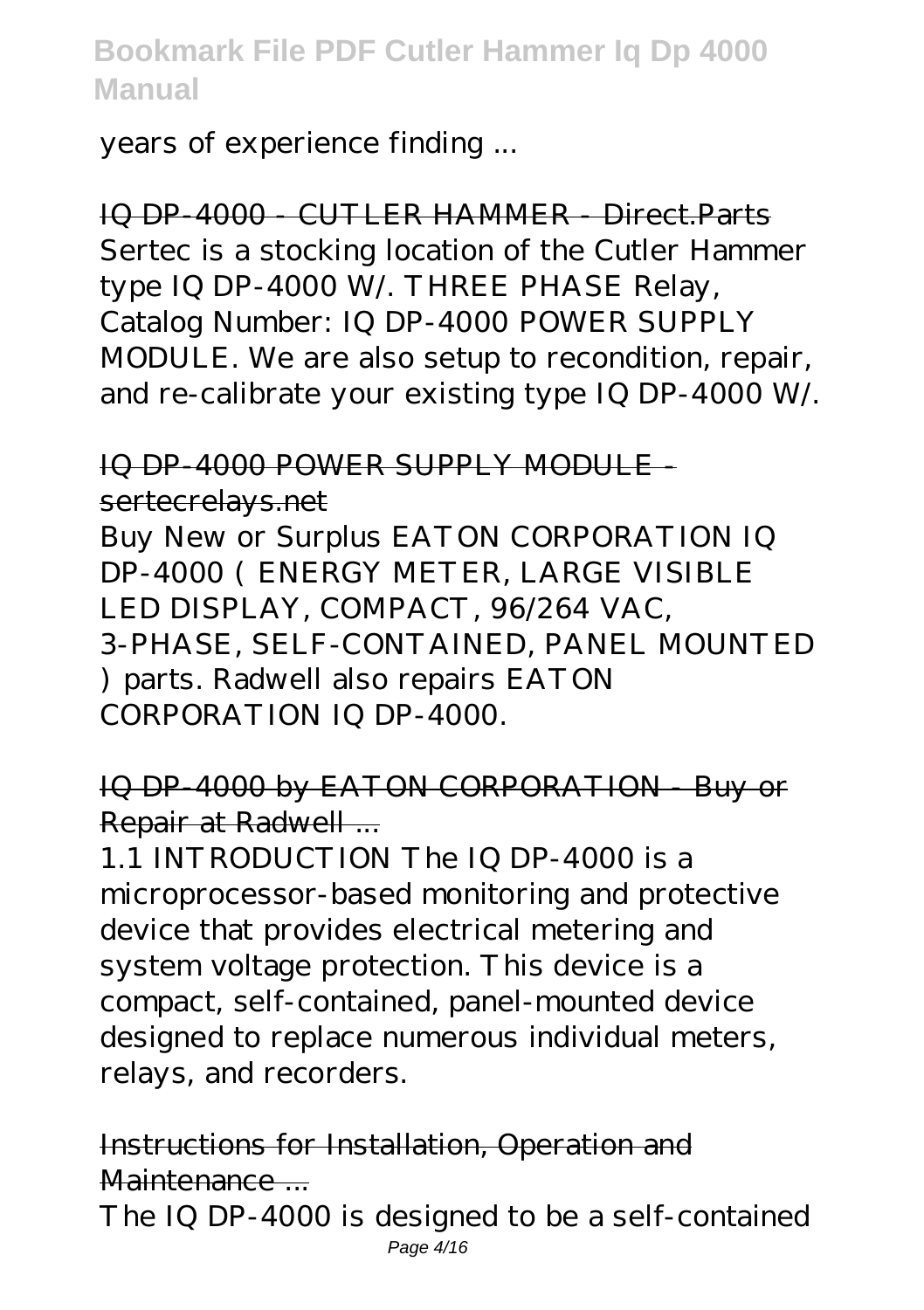and maintenance-free unit. The printed circuit boards are calibrated and conformally coated at the factory. They are intended for service by factory trained personnel only. Operate the IQ DP-4000 in an environment within the temperature range of  $-25$   $\degree$  C to  $+70$   $\degree$  C.

## IQ DP-4000 SECTION 6 - TROUBLESHOOTING AND MAINTENANCE TD17548

Eaton - Cutler Hammer - IQDP4130 - IQ DP-4000 3-phase power supply - Allied Electronics & Automation Industrial Controls / Panel Meters / Digital Power & Energy Meters Image may be a representation. See specs for product details.

Eaton - Cutler Hammer - IQDP4130 - IQ DP-4000 3-phase ...

CH IQ DP-4000 THREE PHASE POWER RELAY NEW WITH INPUT/OUTPUT AND THREE PHASE POWER SUPPLY. MANUFACTURER.

Westinghouse / Cutler Hammer. MANUFACTURER PART NUMBER. IQDP4130. NOTES: Includes three-phase power supply with three Form C relay output contacts and one sync pulse input. Solid State or Microprocessor based relays are generally equipped with a large variable of settings and curve options ...

Westinghouse / Cutler Hammer CH IQ DP-4000 THREE PHASE ... CH IQ DP-4000 THREE PHASE POWER RELAY. Page 5/16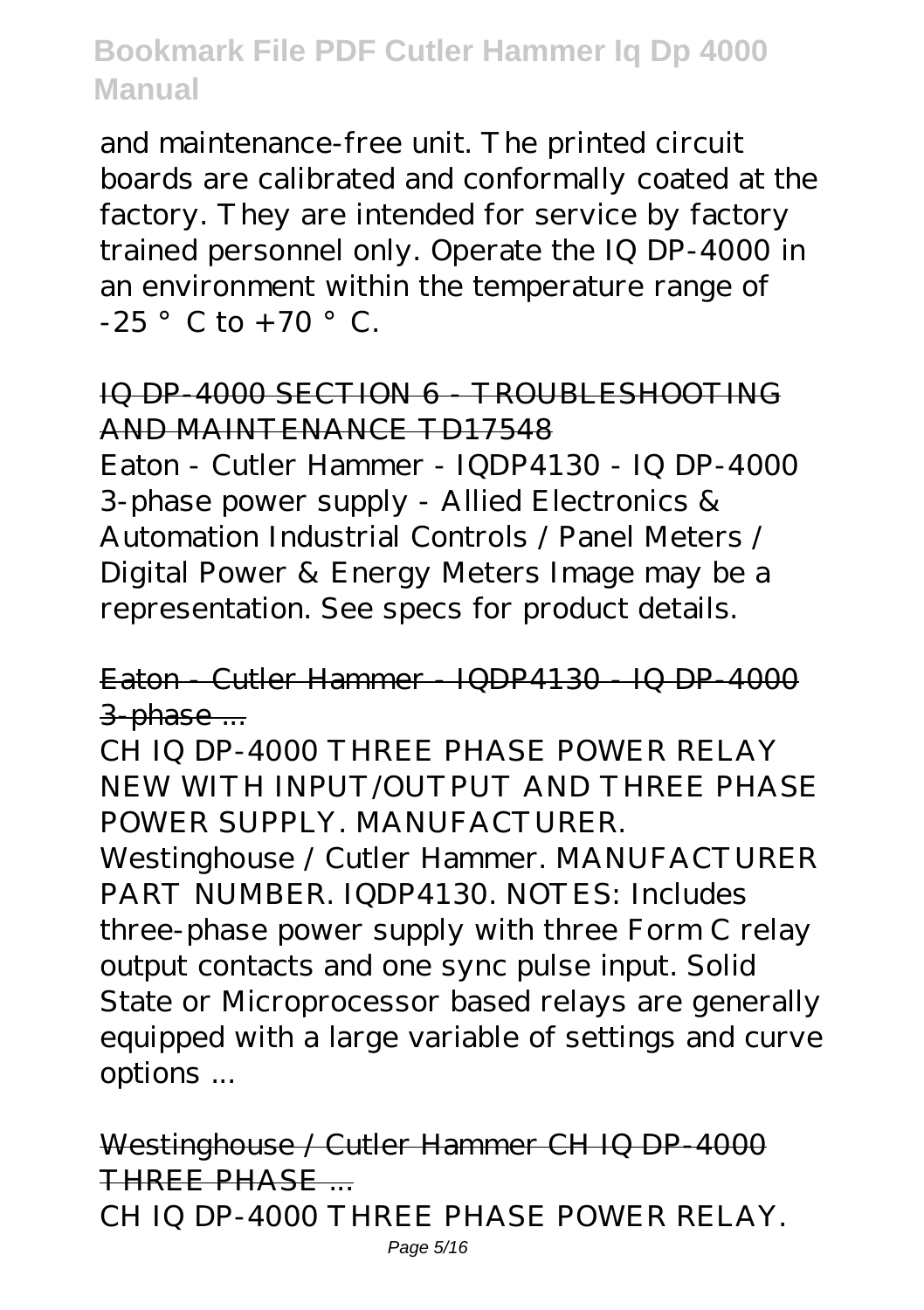MANUFACTURER . Westinghouse / Cutler Hammer. MANUFACTURER PART NUMBER. 66D2040G03. NOTES: Power Supply Module sold seperately. Solid State or Microprocessor based relays are generally equipped with a large variable of settings and curve options and some Electromechanical relays provide for adjustable calibrated settings. If the unit displayed is such a ...

## Westinghouse / Cutler Hammer CH IQ DP-4000 THREE PHASE

The IQ DP-4000 is a microprocessor-based monitoring and protective device that provides electrical metering and system voltage protection. This device is a compact, self-contained, panelmounted device designed to replace numerous individual meters, relays, and recorders.

## Instructions for Installation, Operation and Maintenance ...

Thank you for helping us serve better. SUV-62 draw 8 db. You may pick items up at our shop or have them shipped ups USPS. CUTLER HAMMER relay motor circuit protector iq DP-4000 with eponi : electrical emporium if you're going to make an offer on something please do not it a Friday, they expire in 48 hours and we don't see them.

#### [Cutler Hammer DP-4000] Relay Motor Circuit Protector Iq Eaton / Cutler Hammer IQDP4130 IQ Page 6/16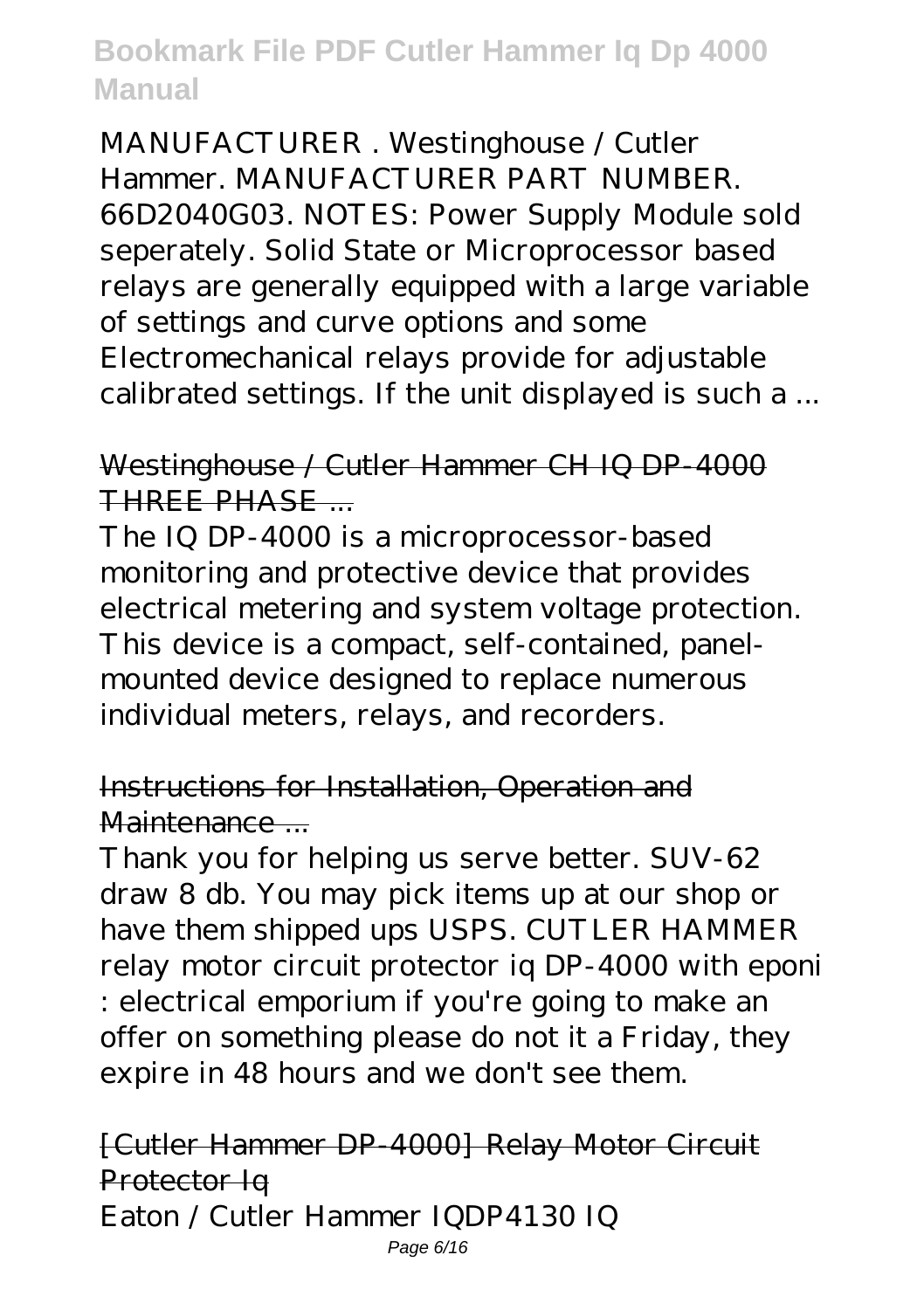DP-4000-Series System Voltage Monitor; 5 Amp, 90 - 600 Volt AC, 3 Phase ... IQ DP-4000 3-phase power supply, with 3-form C relay output contacts and one sync pulse input GTIN: 00782114786833 . Height: 8.6000 Height Unit: IN Item Status: A Length: 13.2000 Length UOM : IN Mfr. # IQDP4130 Replaced Catalog Number: IQDP4130 Replaced UPC: 786689000073 Ships Freight ...

Eaton / Cutler Hammer IQDP4130 Meter Socket & Load Center ...

We have 1 Eaton Cutler-Hammer IQ DP-4000 manual available for free PDF download: Installation, Operation And Maintenance Instructions . Eaton Cutler-Hammer IQ DP-4000 Installation, Operation And Maintenance Instructions (87 pages) Electrical Distribution System Monitor. Brand ...

## Eaton Cutler-Hammer IQ DP-4000 Manuals + ManualsLib

Description Cutler Hammer Eaton IQ DP-4000 Measuring Monitoring & Logic Device New Unit was inspected and was found to be used and in good cosmetic condition.There is signs of shelf wear on the original package. No testing was performed on the unit.

## Cutler Hammer Eaton IQ DP-4000 Measuring Monitoring ...

All Eaton Cutler-Hammer Westinghouse products Page 7/16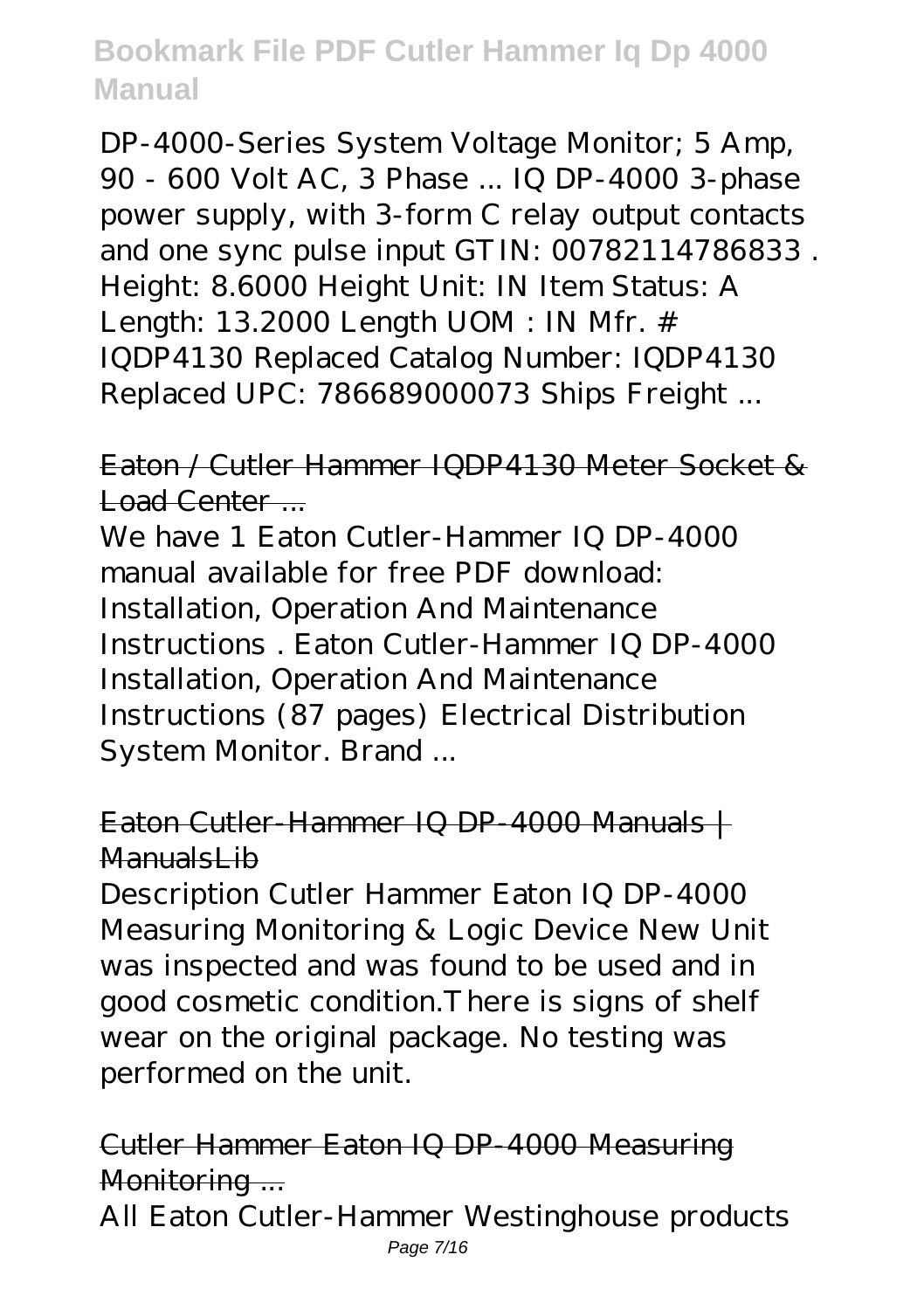are available from Tri-State Electrical Supply @ http://www.tristateelectricmc.com We ship nationwide. Thank you.

#### Eaton PowerXpert Power Quality Meters 4000 6000 8000

item 7 Eaton Cutler-Hammer IQ DP-4000 66D2040G03 Rev.4 Typ 1 Version1.08 3 Phase Module 7 - Eaton Cutler-Hammer IQ DP-4000 66D2040G03 Rev.4 Typ 1 Version1.08 3 Phase Module. \$1,745.00 +\$70.00 shipping. item 8 Cutler Hammer 4D13110G03 IQ DP-4000 W/ Power Supply Used 8 - Cutler Hammer 4D13110G03 IQ DP-4000 W/ Power Supply Used. \$500.00 + \$19.14 shipping. About this item. Condition. Used. Quantity ...

#### CUTLER HAMMER 66D2040G03 ENCLOSED POWER METER RELAY W ...

Sertec Protective Relay Services buys and sells protective relays and specializes in extending the life of obsolete electromechanical protective relays by providing quality repair, remanufacture and retrofit services for relays of all types and manufacture.We also service specialty electronics used in electrical power systems.

Cutler Hammer 66d2045g04 IQ Analyzer Repaired by ERD with a 3 Year Warranty **EATON Cutler-**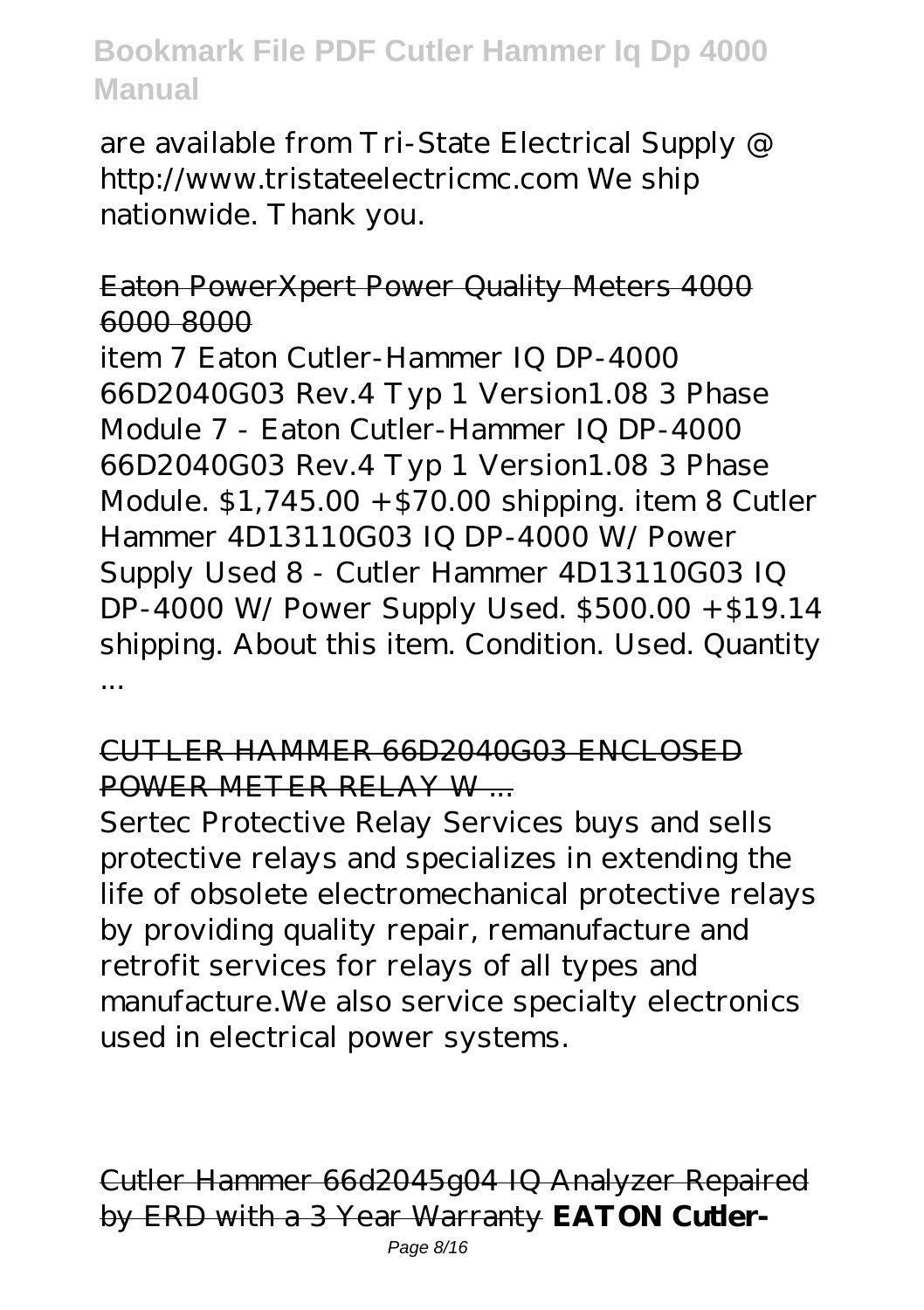#### **Hammer HMI Operator Interface - A GalcoTV**

**Overview** *Transfer Molded Converter Inverter Brake Power Modules for Inverter Motor Drive 9-30-20 6 6 kW ON Board EV Charger Reference Design Tutorial Energy autarky | Day 2* Definite Purpose (DP) Contactors - Eaton Siemens innovative SGen-2000P air-pressurized generator series Eaton Cutler-Hammer Power Management for Universities *Eaton's Engineering Services Power Xpert Energy Optimizer controller Integral metering and versatile communications - Pow-R-Line Xpert panelboard and switchboard family Increasing productivity with breaker health diagnostics and integrated metering - Pow-R-Line Xpert p* Eaton C440 Electronic Overload Relay Overview

Inside The Worlds Largest Semiconductor Factory - BBC Click

how to convert electrical power from 110/220 in your home

ءابرهك Volt*MAN HydroDrive (English Version) AddiDrive : hydraulic assistance for trailers truck by Poclain Hydraulics Parallel operation of generator and how to shift the load from shaft gen to DGs and Synchronising High Voltage Hybrid Systems - 2011-2015 Chevrolet Volt Inverter* Bent-axis hydraulic motor animation and exploded view 9000MTB general information Manual Transmission, How it works ? Eaton Cutler Page 9/16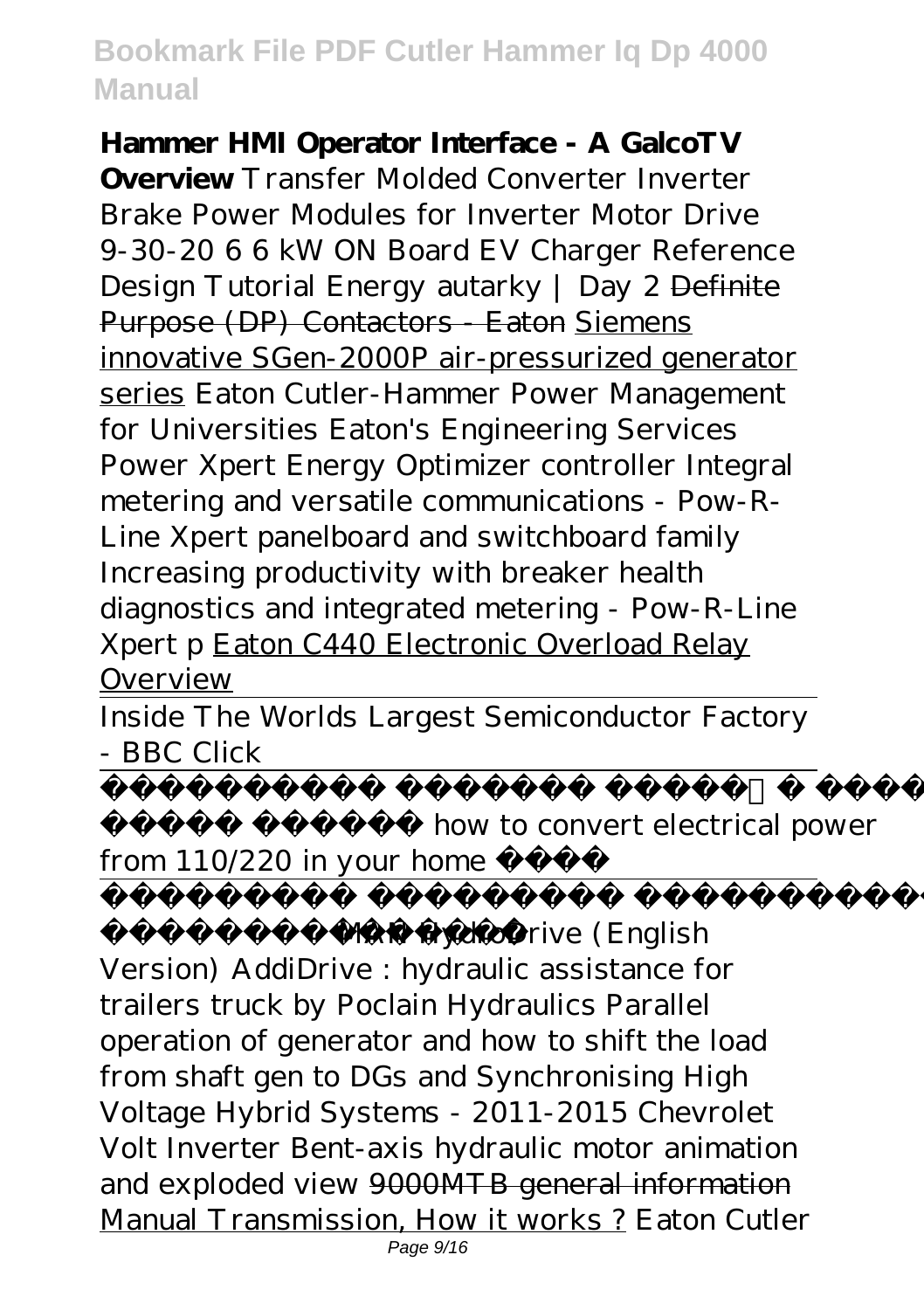Hammer EHD3080, 80 Amp, 480 Volt, 3 Pole Circuit Breaker

Eaton Increases Operational Predictability

Transfer Molded Converter Inverter Brake Power Modules for Inverter Motor Drive61815 Regenerative Grid Simulator 3U/15kVA *Introducing the TM4 BCI20 Bi-directional Charger Inverter* Power Supply Assemblies from IBM 3031 mainframe: 2.3V @250A*Simple Simulation of Power Management Using Deif AGC4.* **Power Distribution System- Cutler Hammer Presentation (02)-01-10-11.wmv** Cutler Hammer Iq Dp 4000 Eaton's IQ DP-4000 is a compact, self-contained, panel mounted device that accurately records total energy usage and maximum demand, making it a valuable resource in energy management initiatives.

#### IQ DP-4000 - Eaton

Setpoint Switches, located on the rear right side of the chassis, allow you to tailor each IQ DP-4000 model for specific applications.WF F6-2, F6-3. F6-4 AFH 60413186. Model IQ DP-4000. Part # IQ DP-4000.

# Cutler Hammer Eaton IQ DP-4000 Measuring Monitoring ...

The IQ DP-4000 measures percent of total harmonic distortion (THD) for both current and voltage and monitors apparent power (VA), reactive energy (var hours), and apparent energy Page 10/16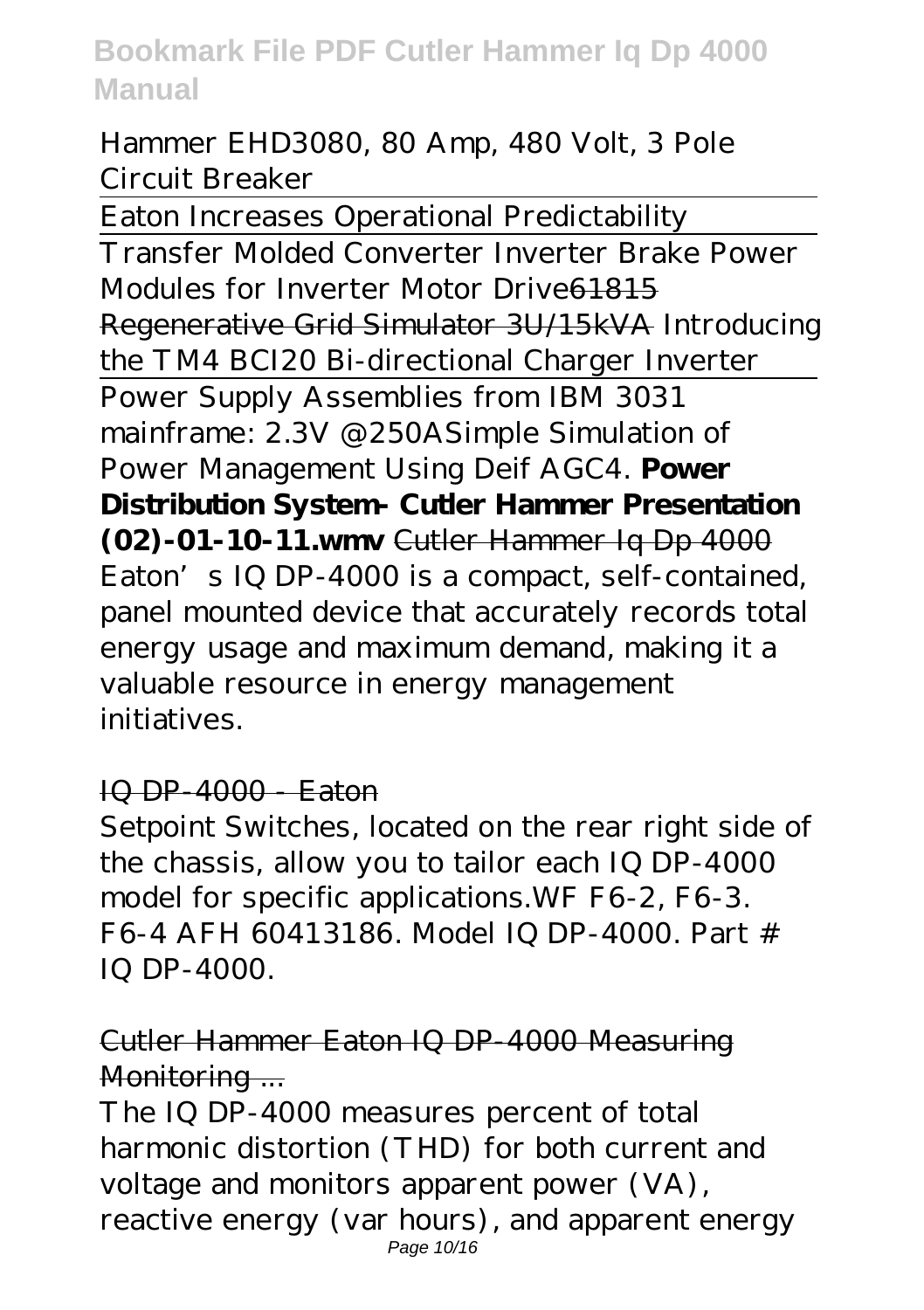(VA hours). Both energy meters are valuable resources in energy management initiatives. Contact me about this product

IQ | Power and energy meters | Eaton Page 1 Instructions for Installation, O peration and Maintenance of Cutler-Hammer IQ DP-4000 Electrical Distribution System Monitor TD 1 7548A Cutler-Hammer Effective October 1997... Page 2 TD1 7548A IQ DP-4000 USING THE MANUAL This manual covers the installation, setup, operation, maintenance, and troubleshooting of the IQ DP-4000.

EATON CUTLER-HAMMER IQ DP-4000 INSTALLATION, OPERATION AND ... IQ DP-4000: Make: CUTLER HAMMER: SKU: DP-CUTL-IQDP4000-19226971: Price: Request Quote for Price: Lead Time: Request Quote for Lead Time: Related Products. 10250T50. 10250TA64. 9-1516-1. 925004200. H-1066. Frequenty Asked Questions. Why choose Direct.Parts? The team at GID Industrial, the company behind Direct.Parts, specializes in procuring industrial parts. We have years of experience finding ...

IQ DP-4000 - CUTLER HAMMER - Direct. Parts Sertec is a stocking location of the Cutler Hammer type IQ DP-4000 W/. THREE PHASE Relay, Catalog Number: IQ DP-4000 POWER SUPPLY MODULE. We are also setup to recondition, repair,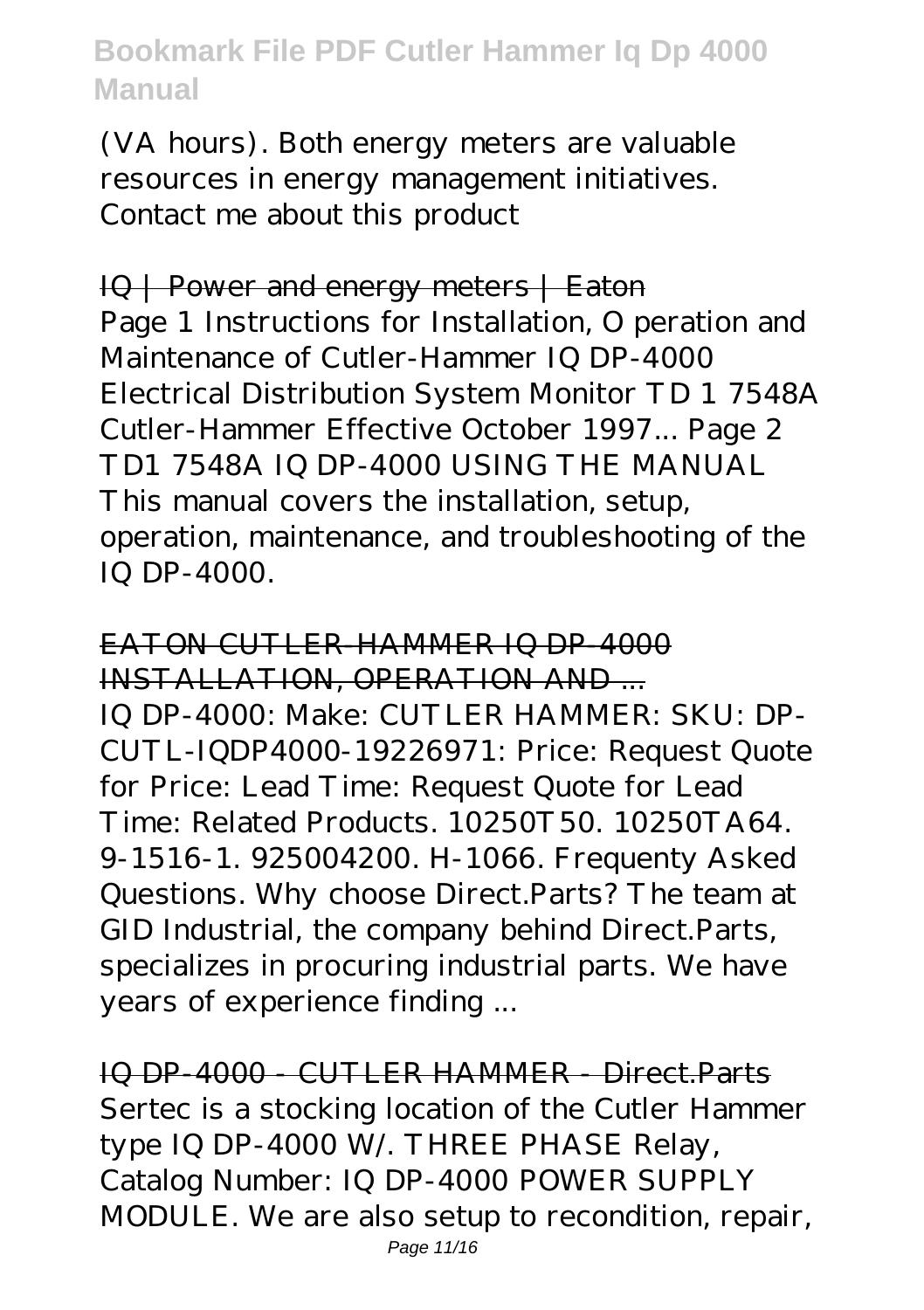and re-calibrate your existing type IQ DP-4000 W/.

## IQ DP-4000 POWER SUPPLY MODULE sertecrelays.net

Buy New or Surplus EATON CORPORATION IQ DP-4000 ( ENERGY METER, LARGE VISIBLE LED DISPLAY, COMPACT, 96/264 VAC, 3-PHASE, SELF-CONTAINED, PANEL MOUNTED ) parts. Radwell also repairs EATON CORPORATION IQ DP-4000.

## IQ DP-4000 by EATON CORPORATION - Buy or Repair at Radwell ...

1.1 INTRODUCTION The IQ DP-4000 is a microprocessor-based monitoring and protective device that provides electrical metering and system voltage protection. This device is a compact, self-contained, panel-mounted device designed to replace numerous individual meters, relays, and recorders.

#### Instructions for Installation, Operation and Maintenance ...

The IQ DP-4000 is designed to be a self-contained and maintenance-free unit. The printed circuit boards are calibrated and conformally coated at the factory. They are intended for service by factory trained personnel only. Operate the IQ DP-4000 in an environment within the temperature range of  $-25$   $\degree$  C to +70  $\degree$  C.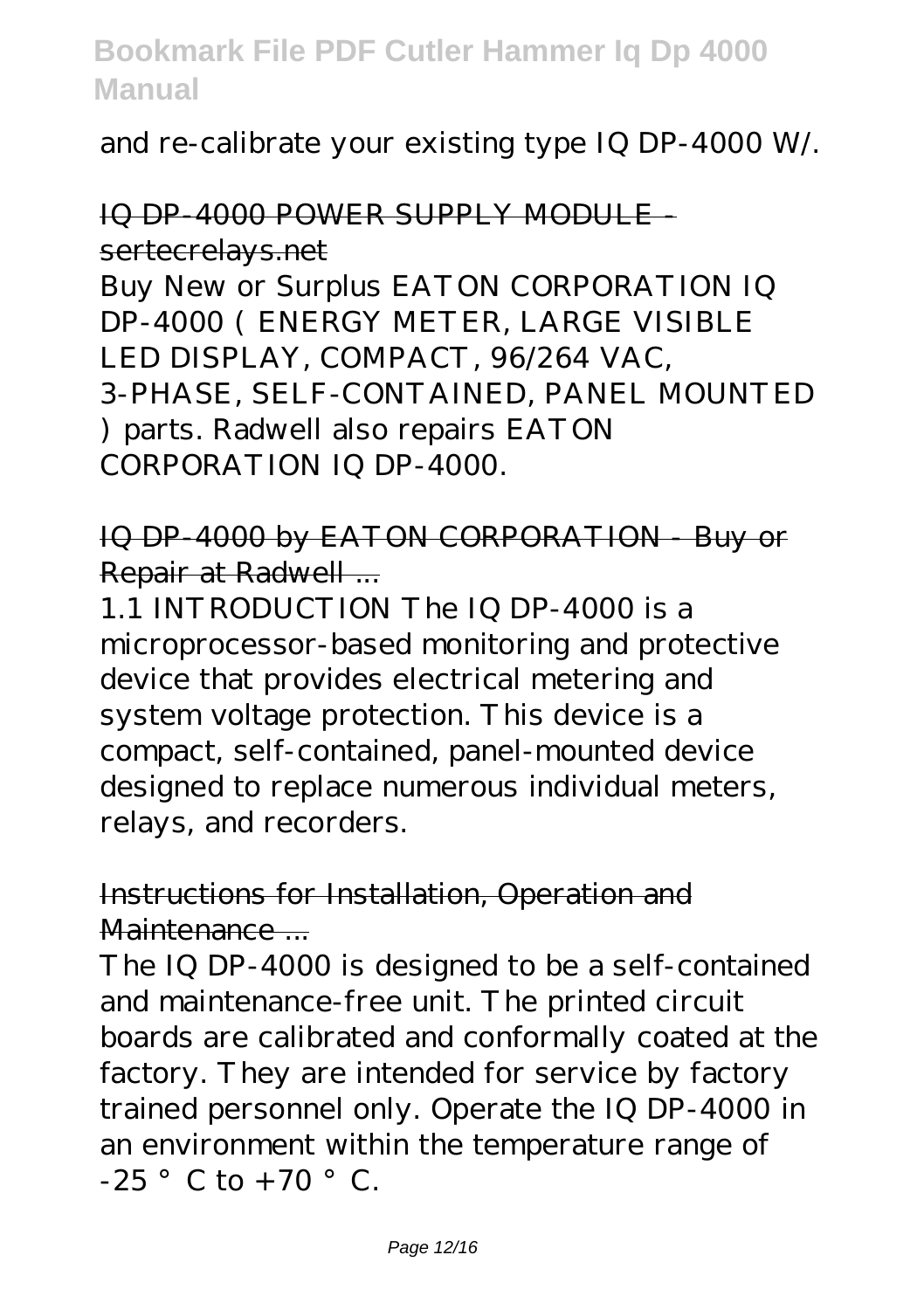## IQ DP-4000 SECTION 6 TROUBLESHOOTING AND MAINTENANCE TD17548

Eaton - Cutler Hammer - IQDP4130 - IQ DP-4000 3-phase power supply - Allied Electronics & Automation Industrial Controls / Panel Meters / Digital Power & Energy Meters Image may be a representation. See specs for product details.

## Eaton - Cutler Hammer - IQDP4130 - IQ DP-4000 3-phase ...

CH IQ DP-4000 THREE PHASE POWER RELAY NEW WITH INPUT/OUTPUT AND THREE PHASE POWER SUPPLY. MANUFACTURER.

Westinghouse / Cutler Hammer. MANUFACTURER PART NUMBER. IQDP4130. NOTES: Includes three-phase power supply with three Form C relay output contacts and one sync pulse input. Solid State or Microprocessor based relays are generally equipped with a large variable of settings and curve options ...

#### Westinghouse / Cutler Hammer CH IQ DP-4000 THREE PHASE ...

CH IQ DP-4000 THREE PHASE POWER RELAY. MANUFACTURER . Westinghouse / Cutler Hammer. MANUFACTURER PART NUMBER. 66D2040G03. NOTES: Power Supply Module sold seperately. Solid State or Microprocessor based relays are generally equipped with a large variable of settings and curve options and some Electromechanical relays provide for adjustable Page 13/16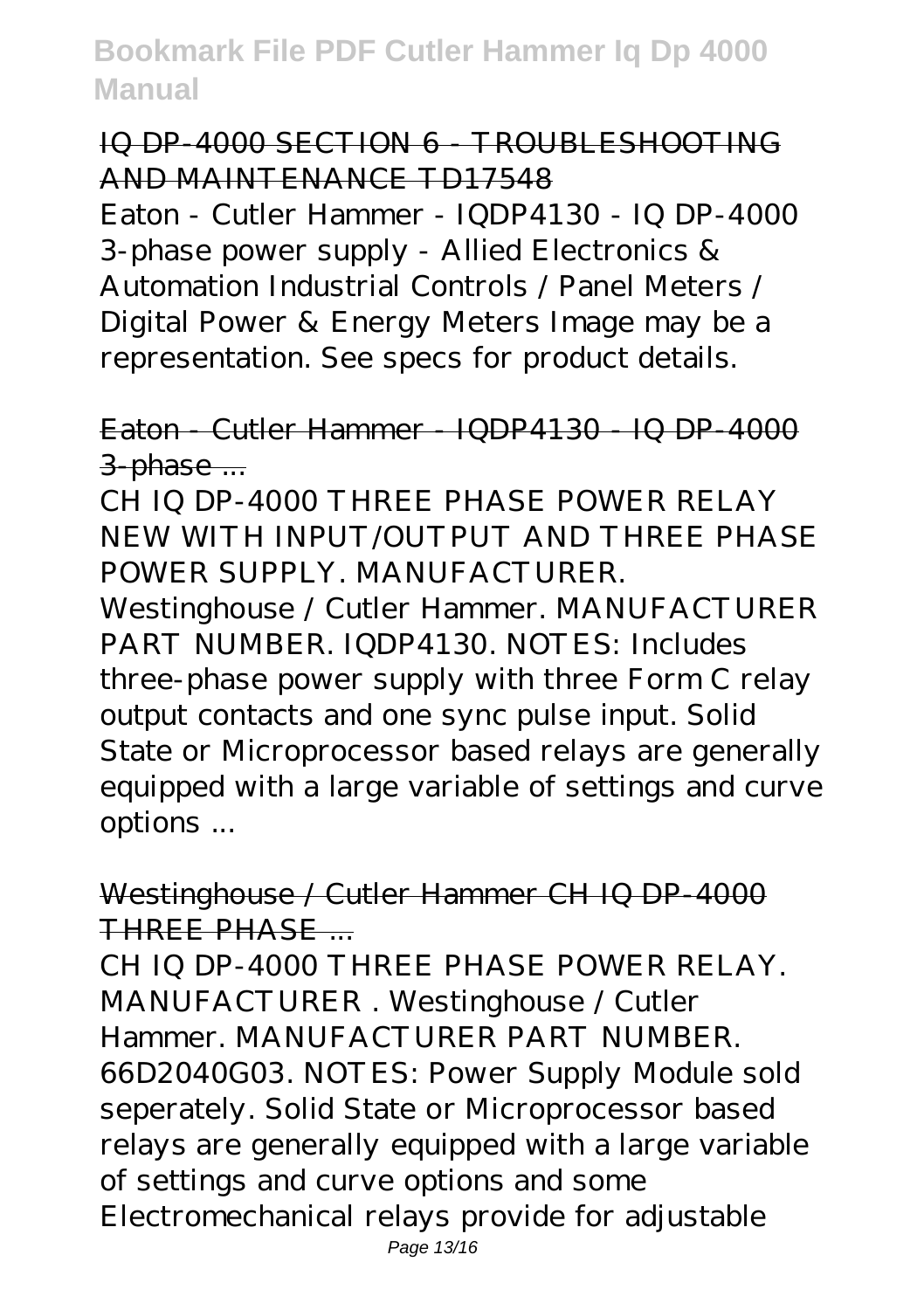calibrated settings. If the unit displayed is such a ...

## Westinghouse / Cutler Hammer CH IQ DP-4000 THREE PHASE......

The IQ DP-4000 is a microprocessor-based monitoring and protective device that provides electrical metering and system voltage protection. This device is a compact, self-contained, panelmounted device designed to replace numerous individual meters, relays, and recorders.

## Instructions for Installation, Operation and Maintenance ...

Thank you for helping us serve better. SUV-62 draw 8 db. You may pick items up at our shop or have them shipped ups USPS. CUTLER HAMMER relay motor circuit protector iq DP-4000 with eponi : electrical emporium if you're going to make an offer on something please do not it a Friday, they expire in 48 hours and we don't see them.

#### [Cutler Hammer DP-4000] Relay Motor Circuit Protector Iq

Eaton / Cutler Hammer IQDP4130 IQ DP-4000-Series System Voltage Monitor; 5 Amp, 90 - 600 Volt AC, 3 Phase ... IQ DP-4000 3-phase power supply, with 3-form C relay output contacts and one sync pulse input GTIN: 00782114786833 . Height: 8.6000 Height Unit: IN Item Status: A Length: 13.2000 Length UOM : IN Mfr. # IQDP4130 Replaced Catalog Number: IQDP4130 Page 14/16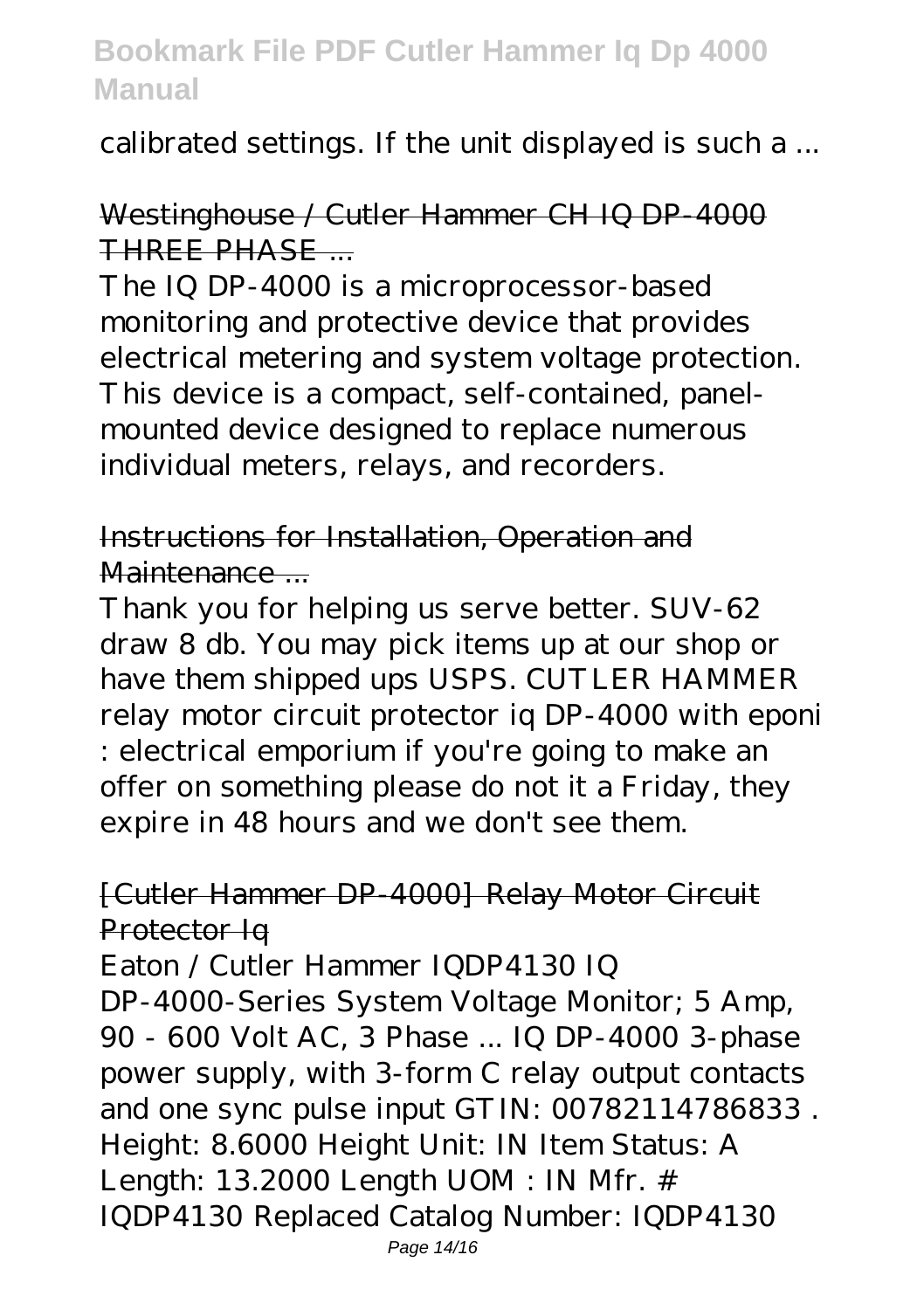Replaced UPC: 786689000073 Ships Freight ...

## Eaton / Cutler Hammer IQDP4130 Meter Socket & Load Center ....

We have 1 Eaton Cutler-Hammer IQ DP-4000 manual available for free PDF download: Installation, Operation And Maintenance Instructions . Eaton Cutler-Hammer IQ DP-4000 Installation, Operation And Maintenance Instructions (87 pages) Electrical Distribution System Monitor. Brand ...

## Eaton Cutler-Hammer IQ DP-4000 Manuals | ManualsLib

Description Cutler Hammer Eaton IQ DP-4000 Measuring Monitoring & Logic Device New Unit was inspected and was found to be used and in good cosmetic condition.There is signs of shelf wear on the original package. No testing was performed on the unit.

#### Cutler Hammer Eaton IQ DP-4000 Measuring Monitoring ...

All Eaton Cutler-Hammer Westinghouse products are available from Tri-State Electrical Supply @ http://www.tristateelectricmc.com We ship nationwide. Thank you.

#### Eaton PowerXpert Power Quality Meters 4000 6000 8000 item 7 Eaton Cutler-Hammer IQ DP-4000 Page 15/16